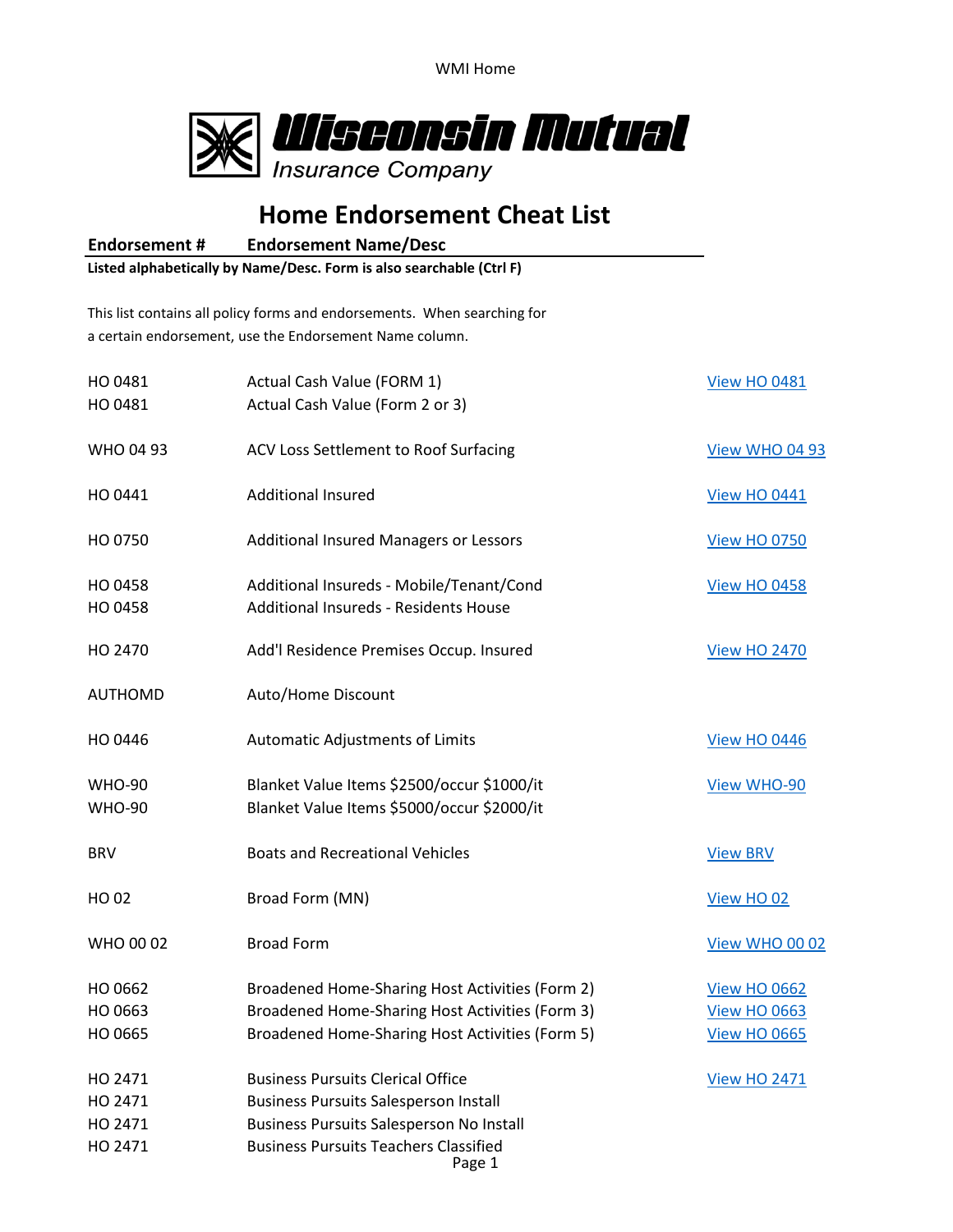| HO 2471<br>HO 2471                                  | <b>Business Pursuits Teachers Not Classifd</b><br><b>Business Pursuits Terchers Corp. Punish</b>                                                                |                       |
|-----------------------------------------------------|-----------------------------------------------------------------------------------------------------------------------------------------------------------------|-----------------------|
| HO 0497<br>HO 0497<br>HO 0497<br>HO 0497<br>HO 0497 | Care For Others 100,000 Limit<br>Care For Others 300,000 Limit<br>Care For Others 50,000 Limit<br>Care For Others 500,000<br>Care For Others- Private Structure | <b>View HO 0497</b>   |
| HO 0416                                             | <b>Central Station Alarm</b>                                                                                                                                    | <b>View HO 0416</b>   |
| <b>WHO400</b><br><b>WHO400</b><br><b>WHO400</b>     | Collapse Coverage A \$0 to \$100,000<br>Collapse Coverage A \$100,001 to \$250,000<br>Collapse Coverage A Over \$250,000                                        | View WHO400           |
| <b>HO05</b>                                         | Comprehensive Form (MN)                                                                                                                                         | View HO 05            |
| WHO 00 05                                           | Comprehensive Form                                                                                                                                              | <b>View WHO 00 05</b> |
| <b>WHO0414</b>                                      | Computers                                                                                                                                                       | View WHO0414          |
| <b>HO04</b>                                         | Contents Broad Form (MN)                                                                                                                                        | View HO 04            |
| WHO 00 04                                           | <b>Contents Broad Form</b>                                                                                                                                      | <b>View WHO 00 04</b> |
| <b>WHO0465</b>                                      | Coverage C Increased Special Limits of Liability                                                                                                                | View WHO0465          |
| ML-30                                               | Credit Card, Forgery and Counterfeit \$                                                                                                                         | View ML-30            |
| <b>WHO 502</b>                                      | <b>Cyber Protection Insurance (MN)</b>                                                                                                                          | View WHO 502          |
| <b>WHO 501</b>                                      | <b>Cyber Protection Insurance</b>                                                                                                                               | View WHO 501          |
| <b>EAHORSE</b>                                      | Each Horse Liability Coverage                                                                                                                                   |                       |
| HO 0420                                             | <b>Expanded Replacement Cost Terms</b>                                                                                                                          | <b>View HO 0420</b>   |
| HO 2473<br>HO 2473                                  | Farm Employ 100 Days Full-Time<br>Farm Employ 100 Days Part-Time                                                                                                | <b>View HO 2473</b>   |
| <b>WHO-503</b>                                      | Farm Personal Property                                                                                                                                          | View WHO-503          |
| ML-30                                               | Fire Department Service Charge                                                                                                                                  | View ML-30            |
| HO 0416                                             | Fire/Police Department Alarm System                                                                                                                             | <b>View HO 0416</b>   |
| <b>WHO0465</b><br><b>WHO0465</b>                    | Higher Limit of Jewelry, Watches & Furs<br>Higher Limit of Liab- Money: Mgg2, 3,4                                                                               | View WHO0465          |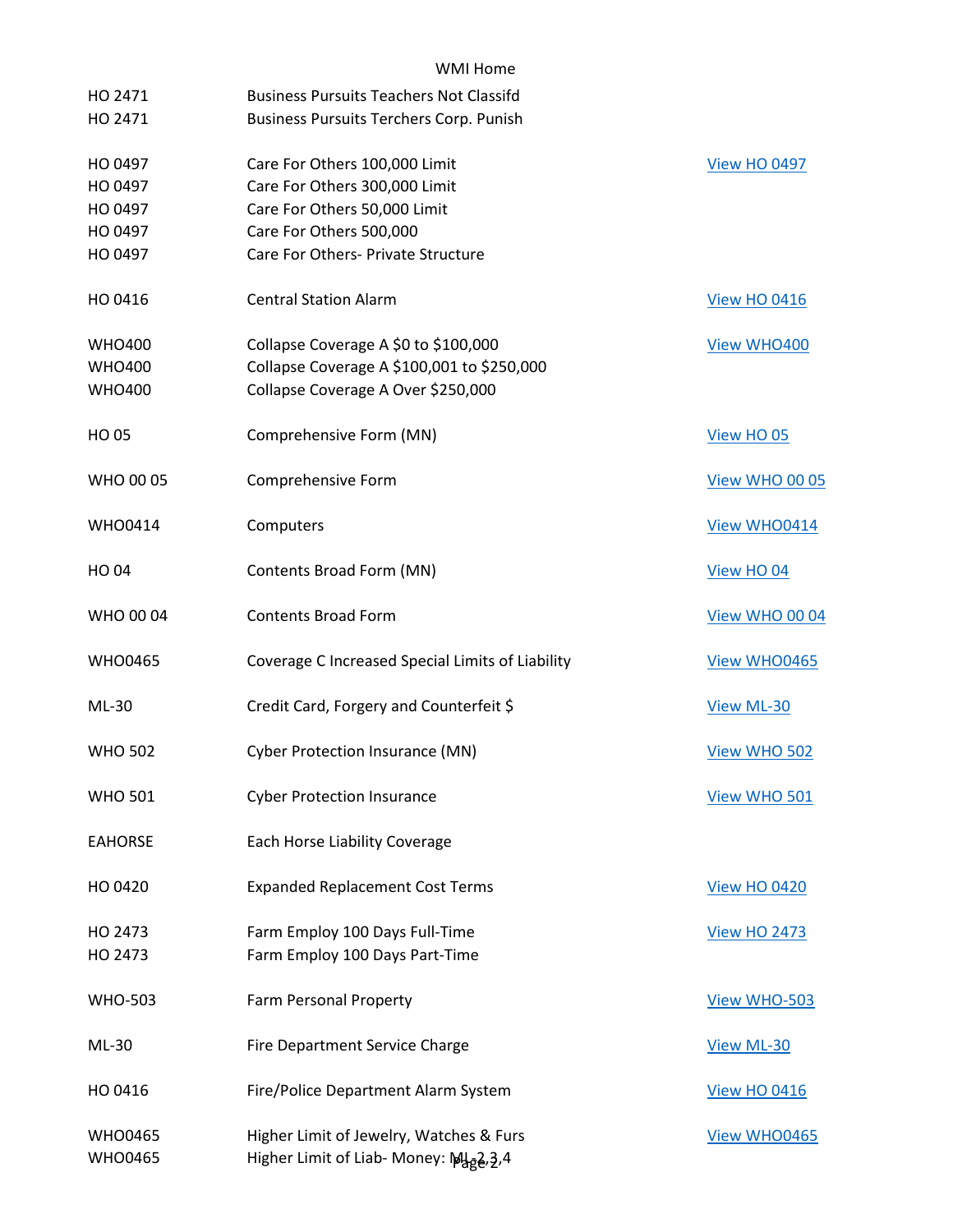| <b>WHO0465</b>  | Higher Limit of Liab- Money: ML-8,1                 |                       |
|-----------------|-----------------------------------------------------|-----------------------|
| <b>WHO0465</b>  | Higher Limit of Liab Securit.: ML-2,3,4             |                       |
| <b>WHO0465</b>  | Higher Limit of Liab Securit.: ML-8,1               |                       |
| <b>WHO0465</b>  | Higher Limit of Liab Silv, Gold, Pewt Ware          |                       |
| <b>WHO0465</b>  | Higher Limit of Liab Motorized Vehicles             |                       |
| <b>WHO0465</b>  | Higher Limit of Business Personal Prop              |                       |
|                 |                                                     |                       |
| HO 06 52        | Home-Sharing Host Activities Amendatory Endorsement | <b>View HO 06 52</b>  |
| HO 06 53        | Home-Sharing Host Activities Amendatory Endorsement | <b>View HO 06 53</b>  |
| HO 06 54        | Home-Sharing Host Activities Amendatory Endorsement | <b>View HO 06 54</b>  |
| HO 06 55        | Home-Sharing Host Activities Amendatory Endorsement | <b>View HO 06 55</b>  |
| HO 06 56        | Home-Sharing Host Activities Amendatory Endorsement | <b>View HO 06 56</b>  |
|                 |                                                     |                       |
| WHO 01 05       | Homeowners 5 Amendatory Endorsement                 | <b>View WHO 01 05</b> |
|                 |                                                     |                       |
| HO 0435         | Homeowners Loss Assess Ea. Add'1 \$5,000            | <b>View HO 0435</b>   |
| HO 0435         | Homeowners Loss Assessment Add'l \$3,500            |                       |
| HO 0435         | Homeowners Loss Assessment Add'l \$8,500            |                       |
|                 |                                                     |                       |
| <b>WHO7555</b>  | <b>Horse Boarding Operations</b>                    | View WHO7555          |
|                 |                                                     |                       |
| HO 0455         | <b>Identity Fraud Expense Coverage</b>              | <b>View HO 0455</b>   |
|                 |                                                     |                       |
| HO 0614         | Inc of Ins. Self Storage Less 12 Months             | <b>View HO 0614</b>   |
| HO 0614         | Inc of Ins. Self Storage Over 12 Months             |                       |
|                 |                                                     |                       |
| HO 2472         | Incidental Farm Liability                           | <b>View HO 2472</b>   |
|                 |                                                     |                       |
| <b>INCOVA</b>   | Increase Coverage A Partial/Unprotected             |                       |
| <b>INCOVA</b>   | Increased Limit Coverage A Protected                |                       |
|                 |                                                     |                       |
| <b>WHO-75</b>   | Jet Ski 2 Passenger                                 | View WHO-75           |
| <b>WHO-75</b>   | Jet Ski Driver Only                                 |                       |
| <b>WHO-75</b>   | Jet Ski Passenger                                   |                       |
|                 |                                                     |                       |
| HO 04 26        | Limited Fungi, Wet or Dry Rot, or Bacteria          | <b>View HO 04 26</b>  |
|                 |                                                     |                       |
| HO 04 27        | Limited Fungi, Wet or Dry Rot, or Bacteria          | <b>View HO 04 27</b>  |
|                 |                                                     |                       |
| HO 04 28        | Limited Fungi, Wet or Dry Rot, or Bacteria          | <b>View HO 04 28</b>  |
|                 |                                                     |                       |
| HO 0452         | Livestock Collision Coverage                        | <b>View HO 0452</b>   |
|                 |                                                     |                       |
| HO 0416         | Local Smoke Alarm                                   | <b>View HO 0416</b>   |
|                 |                                                     |                       |
| <b>ADDLIVE</b>  | Loss of Use                                         |                       |
|                 |                                                     |                       |
| <b>WHO 0633</b> | Mechanical Breakdown Coverage 3                     | <b>View WHO 06 33</b> |
|                 |                                                     |                       |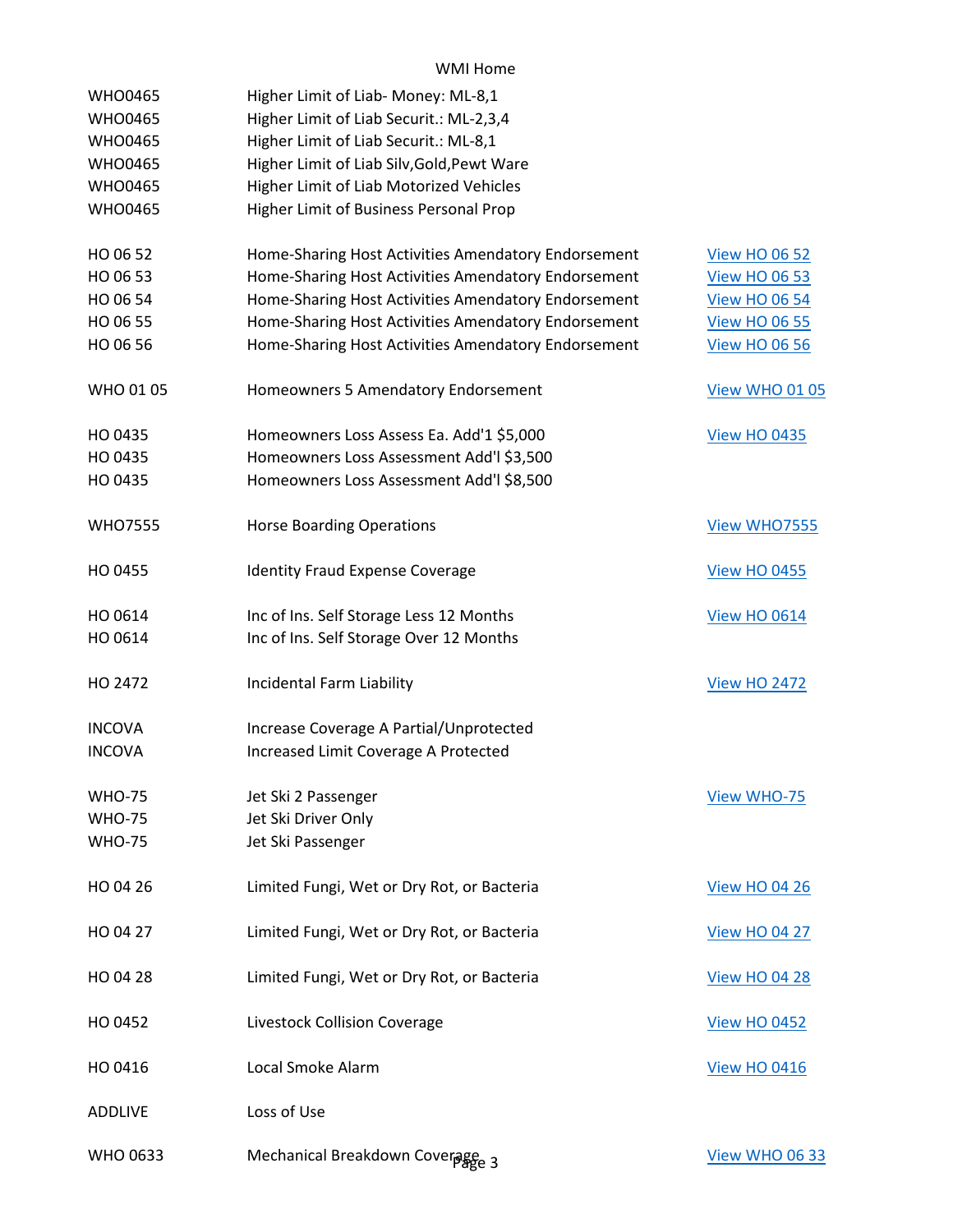| MH 0403                                                        | Mobile Home Consent to Move                                                                                                                                                                                                              | <b>View MH 0403</b>  |
|----------------------------------------------------------------|------------------------------------------------------------------------------------------------------------------------------------------------------------------------------------------------------------------------------------------|----------------------|
| MH 04 10                                                       | Mobilehome Amendatory Endorsment - Minnesota (MN)                                                                                                                                                                                        | <b>View HO 04 10</b> |
| WMH 04 01                                                      | Mobilehome Endorsement                                                                                                                                                                                                                   | View WMH 04 01       |
| MH 0404                                                        | Mobile Home Secured Party Interest Coll                                                                                                                                                                                                  | View MH 0404         |
| <b>MHTIECR</b>                                                 | Mobile Home Tie Down Credit                                                                                                                                                                                                              |                      |
| HO 0442<br>HO 0442                                             | Office, Prof, Priv. School, Studio Instruct<br>Office, Prof, Priv. School, Studio Occp. On                                                                                                                                               | <b>View HO 0442</b>  |
| HO 0448                                                        | Other Structures on the Residence Premises                                                                                                                                                                                               | <b>View HO 0448</b>  |
| <b>OSTRRDL</b>                                                 | Other Structures - Reduction in Limits                                                                                                                                                                                                   |                      |
| HO 0528                                                        | Owned Motorized Golf Cart Physical Loss                                                                                                                                                                                                  | <b>View HO 0528</b>  |
| <b>PELLET</b>                                                  | <b>Pellet Stove</b>                                                                                                                                                                                                                      |                      |
| <b>PELSUR</b>                                                  | Pellet Stove Surcharge                                                                                                                                                                                                                   |                      |
| HO 2482                                                        | Personal Injury                                                                                                                                                                                                                          | <b>View HO 2482</b>  |
| <b>PRPINCL</b>                                                 | Personal Property Increase Limit                                                                                                                                                                                                         |                      |
| HO 0490<br>HO 0490<br>HO 0490<br>HO 0490<br>HO 0490<br>HO 0490 | Personal Property RCL 50,001-75,000<br>Personal Property RCL for Condominium<br>Personal Property RCL for Mobile Home<br>Personal Property RCL Tenants<br>Personal Property RCL Up to 50,000<br>Personal Property Replacement Ovr 75,000 | <b>View HO 0490</b>  |
| <b>PRCRNWH</b>                                                 | Premium Credit New Home                                                                                                                                                                                                                  |                      |
| <b>WHO2464</b><br><b>WHO2464</b>                               | Recreational Vehicle 600cc & Up<br>Recreational Vehicle Less Than 600cc                                                                                                                                                                  | View WHO2464         |
| <b>RDLMTCC</b>                                                 | Reduction In Limit Coverage C                                                                                                                                                                                                            |                      |
| ML-30                                                          | <b>Refrigerated Property Coverage</b>                                                                                                                                                                                                    | View ML-30           |
| HO 2470<br>HO 2470                                             | Rental Liability 1 Family<br><b>Rental Liability 2 Families</b>                                                                                                                                                                          | <b>View HO 2470</b>  |
| <b>WHO2389</b>                                                 | <b>Repair Cost Provision</b><br>Page 4                                                                                                                                                                                                   | View WHO2389         |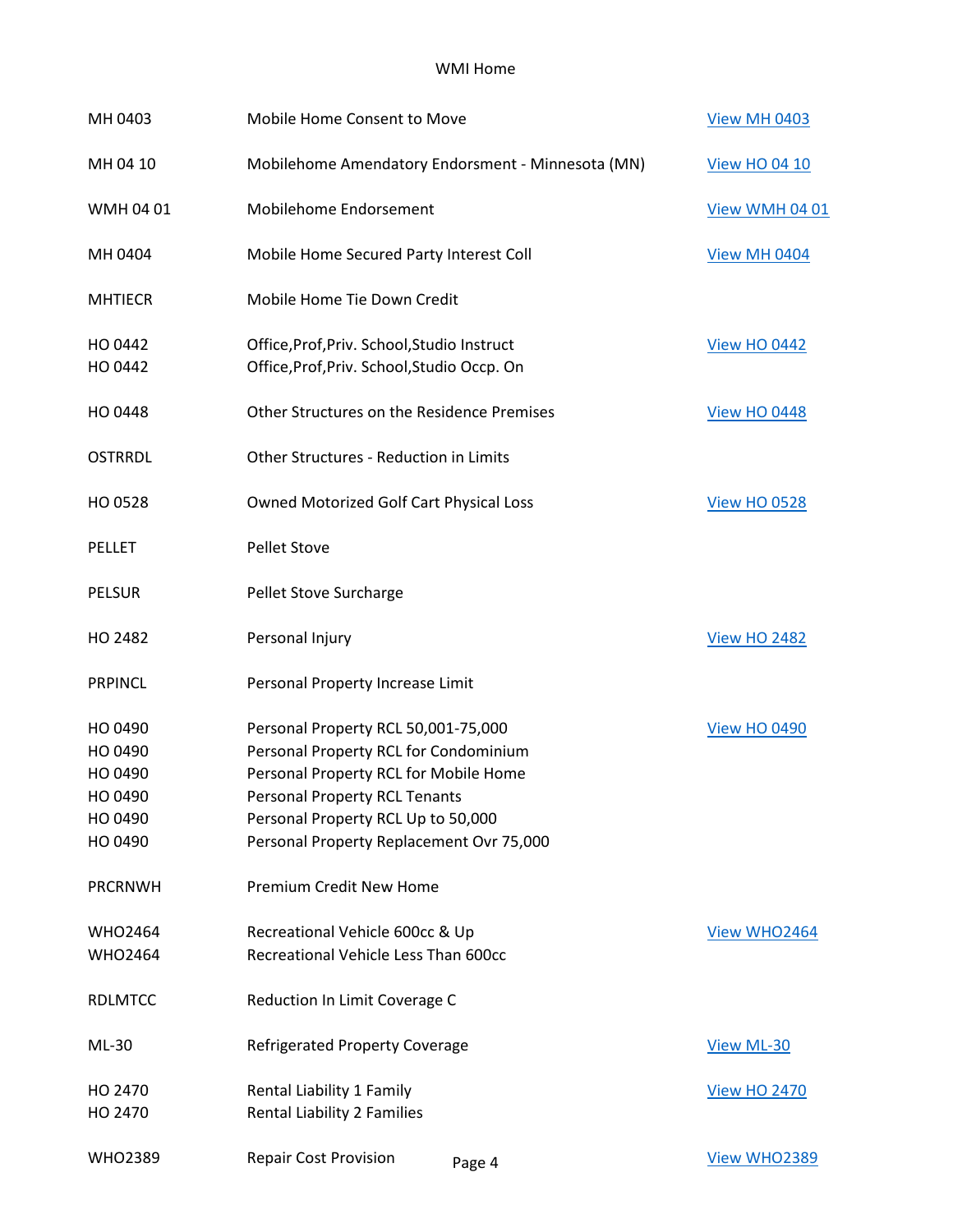| HO 06 48                         | <b>Residence Premises Definition Endorsement</b>                                                                     | <b>View HO 06 48</b>                |
|----------------------------------|----------------------------------------------------------------------------------------------------------------------|-------------------------------------|
| MH 04 26                         | Residence Premises Definition Endorsement - Mobilehome                                                               | <b>View MH 04 26</b>                |
| HO 1748                          | <b>Residence Premises Definition Endorsement - Unit-Owners</b>                                                       | <b>View HO 17 48</b>                |
| HO 0459<br>HO 0459<br>HO 0459    | Resident of Assisted Living \$10,000<br>Resident of Assisted Living \$20,000<br>Resident of Assisted Living \$30,000 | <b>View HO 0459</b>                 |
| <b>WHO 304</b>                   | <b>Restriction of Individual Policies</b>                                                                            | View WHO 304                        |
| HO 04 61                         | Scheduled Personal Property Endorsement                                                                              | <b>View HO 04 61</b>                |
| <b>MHO30</b><br><b>MHO30</b>     | Seasonal Dup Liability Credit Non-MN Res (MN)<br>Seasonal H.O. Endorsment Non-Resident (MN)                          | <b>View MHO30</b>                   |
| <b>MHO31</b><br><b>MHO31</b>     | Seasonal Dup Liability Credit MN Res (MN)<br>Seasonal H.O. Endorsement MN-Resident (MN)                              | <b>View MHO31</b>                   |
| <b>WHO30</b><br><b>WHO30</b>     | Seasonal Dup Liability Credit Non-WI Res<br>Seasonal H.O. Endorsment Non-Resident                                    | <b>View WHO30</b>                   |
| <b>WHO31</b><br><b>WHO31</b>     | Seasonal Dup Liability Credit WI Res<br>Seasonal H.O. Endorsement Wis-Resident                                       | <b>View WHO31</b>                   |
| HO 0495                          | Sewage and Water                                                                                                     | <b>View HO 0495</b>                 |
| <b>WHO2464</b><br><b>WHO2464</b> | Snowmobile Liability 600cc & Up<br>Snowmobile Liability Less Than 600cc                                              | View WHO2464                        |
| HO 1731                          | Special Coverage on Contents - Condo's                                                                               | <b>View HO 1731</b>                 |
| HO 0524<br>HO 0524               | Special Coverage on Contents - TENANT'S<br>Special Form Coverage On Contents                                         | <b>View HO 0524</b>                 |
| HO 03                            | Special Form (MN)                                                                                                    | View HO 03                          |
| WHO 00 03                        | <b>Special Form</b>                                                                                                  | View WHO 00 03                      |
| HO 01 22                         | Special Provisions-Minnesota (MN)                                                                                    | <b>View HO 01 22</b>                |
| WHO 01 48                        | <b>Special Provisions-Wisconsin</b>                                                                                  | <b>View WHO 01 48</b>               |
| HO 0492<br><b>WHO0492</b>        | <b>Specific Structures Away from Premises</b><br><b>Specific Structures Away from Premises</b>                       | <b>View HO 0492</b><br>View WHO0492 |